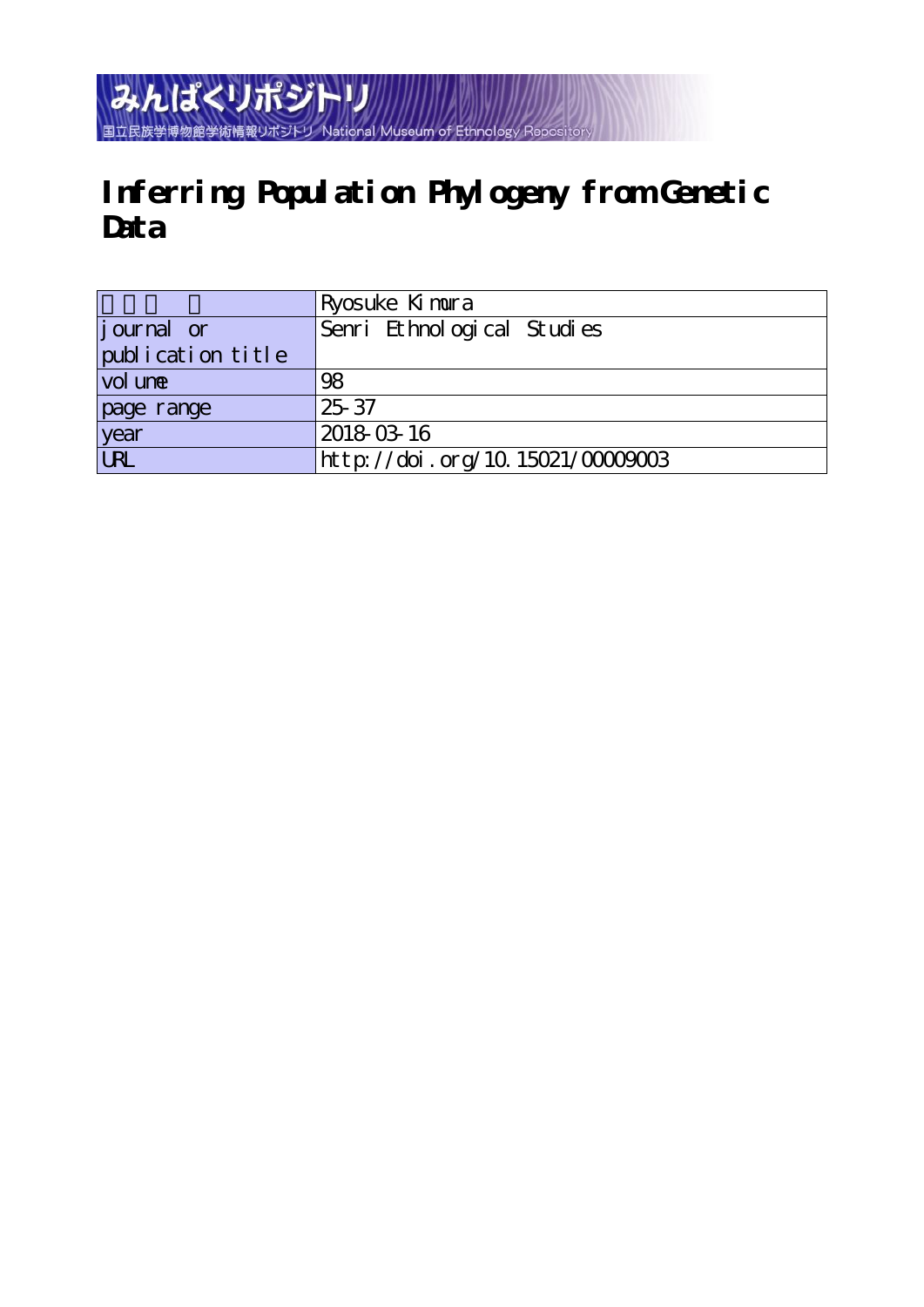SENRI ETHNOLOGICAL STUDIES 98: 25-37 © 2018 *Let's Talk about Trees: Genetic Relationships of Languages and Their Phylogenic Representation* Edited by KIKUSAWA Ritsuko and Lawrence A. REID

### **3. Inferring Population Phylogeny from Genetic Data**

**Kimura Ryosuke** *University of the Ryukyus, Japan*

#### **Abstract**

In the field of evolutionary genetics, researchers estimate phylogenetic relationships among populations by reconstructing phylogenetic trees based on molecular data. However, a molecular phylogenetic tree can be accurate but have a topology that is not consistent with the population tree topology. Due to this phenomenon, called "incomplete lineage sorting", an analysis of a number of loci is required to accurately ascertain the phylogenetic relationships among populations. Another caution in phylogenetic reconstruction is that trees can only represent branching, not linkages between lineages (i.e., recombination in molecules and gene flow and admixture in populations). Phylogenetic networks are an effective method for representing the presence of reticulate events. However, complex demographic histories of populations are usually reconstructed by adopting model-based approaches where a small number of likely population topologies are specified in advance, and the best-fit demographic model and parameters are estimated.

#### **3.1. Introduction**

Phylogenetics is the field of biology concerned with reconstructing the evolutionary relationships among groups of organisms. The discipline of phylogenetics has been developed mainly in studies of taxonomy and molecular evolution, and it has been applied to other academic fields, such as linguistics. Over the past few decades, numerous algorithms for efficient and accurate reconstruction of phylogenetic diagrams have been proposed. Increased computer processing power and the development of generalized programs allow greater access for performing phylogenetic analysis. In this paper, I present considerations of the reconstruction and interpretation of phylogenetic diagrams.

#### **3.2. Reconstruction of Molecular Phylogenetic Trees**

Several books written by biologists and statisticians give detailed descriptions of methods for the efficient and accurate reconstruction of molecular phylogenetic trees (Felsenstein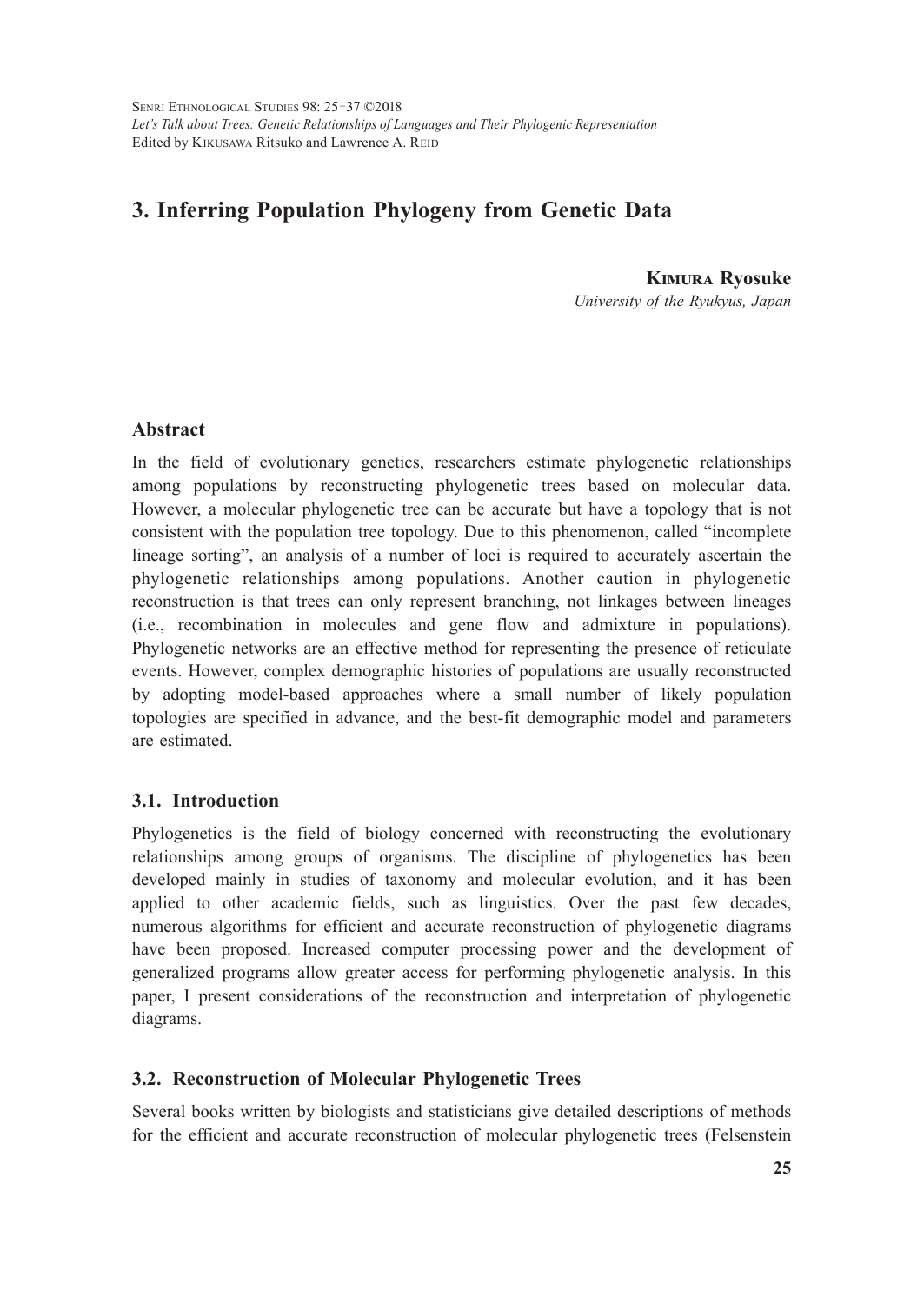2004; Nei and Kumar 2000). Here, I provide a brief introduction to these methods. The approaches for inferring molecular phylogenetic trees are classified by the data used to produce them and the principles and algorithms employed to arrive at the best tree topology.

#### **3.2.1 Distance-based Methods**

Distance-based methods, which are also classified as the phenetic approach, require determination of pairwise distances between operational taxonomic units (OTU*s*) prior to reconstruction of the phylogenetic tree.

UPGMA (unweighted pair-group method using arithmetic averages) is a simple agglomerative clustering method that assumes a constant rate of evolution, and thus produces a rooted tree (Sneath and Sokal 1973). Using UPGMA is fast, but caution is needed because incorrect trees will be produced when the assumption is violated.

The least squares (LS) approach depends on the principle of minimizing differences between the observed pairwise distances and distances over the entire phylogenetic tree. THE OrDiNarY LS mETHOD estimates branch lengths by minimizing the unweighted sum of the squared errors (Cavalli-Sforza and Edwards 1967). In THE WEiGHTED LS mETHOD the squared errors are weighted several different ways (Fitch and Margoliash 1967). These methods assume independent estimates of pairwise distances. However, when the path between two OTUs shares any branches with a path between another two OTUs, the pairwise distances will be correlated. Covariances of pairwise distances can be taken into account using the GENEraLiZED LS mETHOD (Bulmer 1991). In the LS approach, all the possible branching patterns (TOPOLOGiES) are searched, and the FiTCH aND marGOLiaSH mETHOD algorithm is used to efficiently obtain the LS tree (Fitch and Margoliash 1967). This algorithm utilizes the fact that branch lengths between any three OTUs are unambiguously determined.

 The miNimum EVOLuTiON (ME) mETHOD is based on the principle of seeking the tree having the minimum sum of branch lengths (Edwards and Cavalli-Sforza 1963; Rzhetsky and Nei 1993). In the same way as the LS method, the ME method requires an exhaustive search of all possible topologies, which results in a long computation time. THE NEiGHBOr-JOiNiNG (NJ) mETHOD is an algorithm that efficiently produces a phylogenetic tree based on the ME principle (Saitou and Nei 1987). The NJ method uses an agglomerative process that is like that of UPGMA, but it does not require the assumption of a constant rate of evolution. Since this method provides fast and accurate reconstruction of phylogenetic trees, it is the most widely used method among the distance-based methods.

#### **3.2.2 Character-based Methods**

Character-based methods, which are also called sequence-based methods and are classified as taking a cladistic approach, use the original information of characters, while distance-based methods discard the character data once the distance matrix has been generated.

The principle of THE maXimum ParSimONY (MP) mETHOD is that the least complex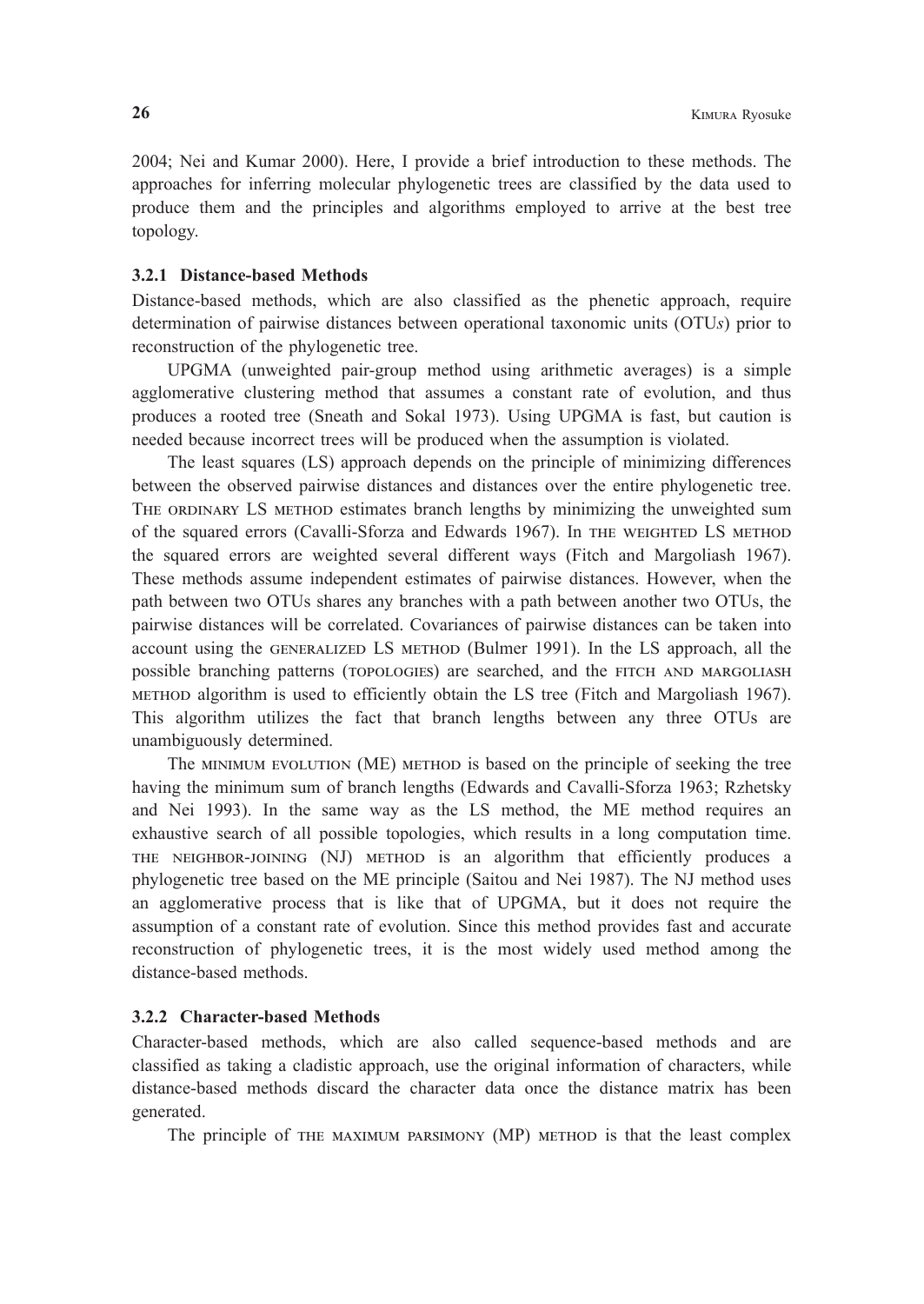explanation for an observation is the preferred explanation (Henning 1966). Applied to phylogenetic analysis, the MP principle is geared to finding the tree with the minimum number of evolutionary changes for a given set of aligned sequences. When the number of OTUs is small, an exhaustive search for all the possible topologies is feasible. However, when the number of OTUs is ten or more, an exhaustive search carries with it a large computational load. There are two types of solutions for this problem: the BraNCH-aND-BOuND aLGOriTHm and THE HEuriSTiC SEarCH aPPrOaCH. The branch-andbound algorithm, in which large subsets of fruitless candidate trees are discarded, is guaranteed to find the minimal tree without having to evaluate all possible trees (Hendy and Penny 1982). As the following heuristic search algorithms have been developed, HEuriSTiC SEarCH aPPrOaCHES, STEPWiSE aDDiTiON, BraNCH SWaPPiNG, and BraNCH-aND-BOuND-LiKE aLGOriTHmS (Kumar et al. 1994; Maddison and Maddison 1992; Swofford 1998), they are also being utilized in distance-based methods.

With the use of THE MAXIMUM LIKELIHOOD (ML) METHOD, evolutionary events are described under a probabilistic model and the tree judged to have the maximum likelihood is chosen (Cavalli-Sforza and Edwards 1967; Felsenstein 1981). This method, which utilizes all of the original information of characters, usually provides the most robust result but is computationally very intensive and thus extremely slow.

 THE BaYESiaN mETHOD for phylogeny reconstruction produces a posterior probability distribution of trees produced from the data and a prior distribution of models and parameters (Huelsenbeck et al. 2001; Rannala and Yang 1996). This method has become possible due to advances in computational techniques of statistics, particularly, MARKOV CHaiN mONTE CarLO (MCMC) algorithms; the implementation of MCMC to estimate posterior distribution eliminates much of the complex summation and integration.

#### **3.3. Inconsistencies between Molecular and Population Trees: Incomplete Lineage Sorting**

The use of molecular phylogenetic trees, or GENE GENEaLOGY, based on a single genomic region can produce an accurate reconstruction by the above-mentioned methods, if sequences in the region have enough informative sites and do not contain any recombination. To infer the history of multiple populations or species, molecular data is sampled from all of the populations or species that are examined. However, caution is observed in cases for which the molecular tree is not consistent with the phylogenetic relationships observed between the populations/species. Such systematic error is called "iNCOmPLETE LiNEaGE SOrTiNG" (Maddison 1997; Maddison and Knowles 2006; Pamilo and Nei 1988; Rosenberg 2002; Takahata 1989). The transfer of genetic information from one generation to the next is a stochastic process. Some individuals leave multiple descendants and others do not leave any. In addition, of the two homologous chromosomes present in an individual, only one is passed to the offspring. The process of gene transmission, together with the occurrence of mutations resulting from occasional errors in DNA replication, generates patterns of genetic variation within a population (Figure 3-1a). Looking backward in time through the generations is an efficient way to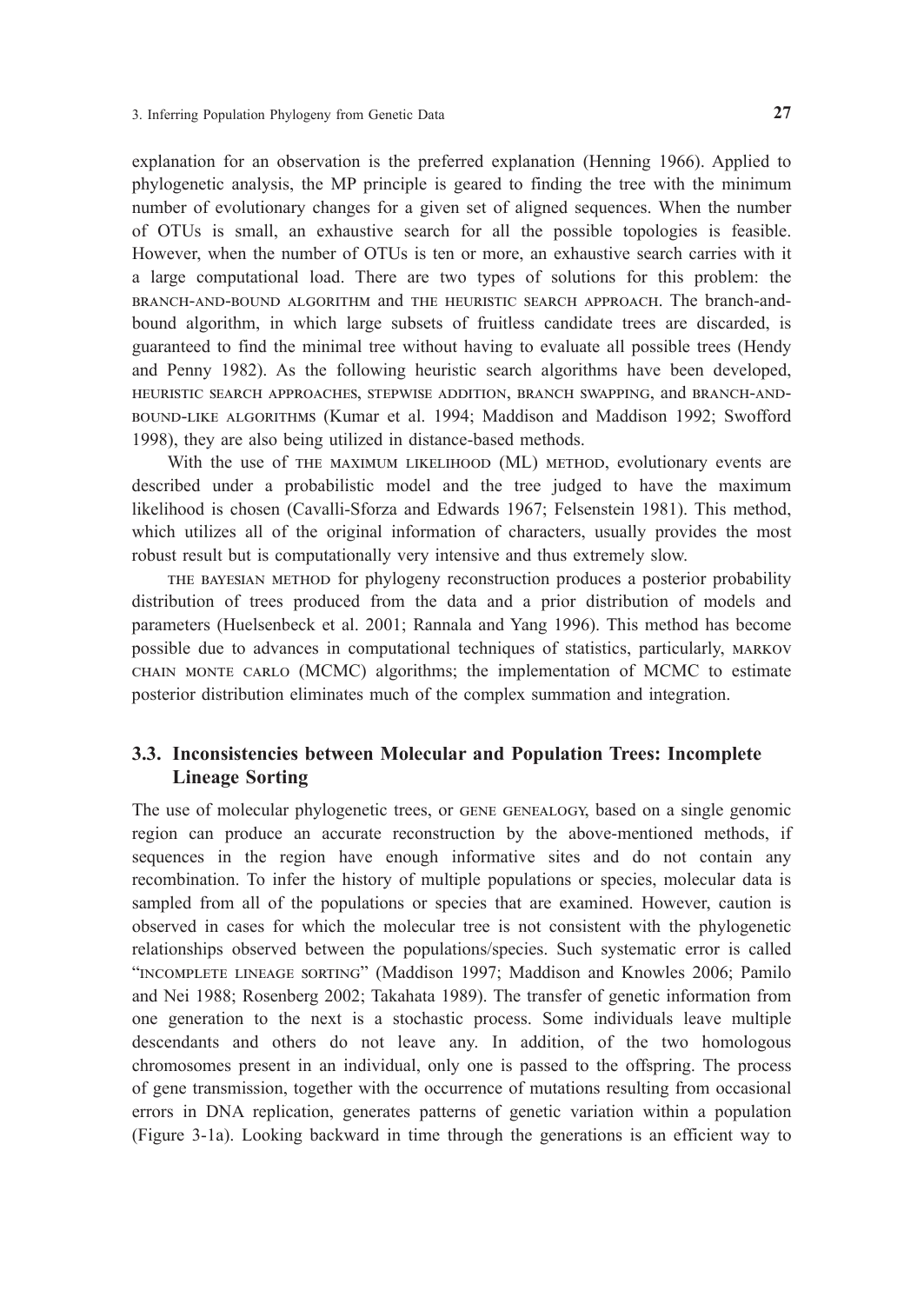describe the probability that the observed gene genealogy will be realized under a certain demographic model. This approach is known as coalescent theory in population genetics (Hudson 1983; Kingman 1982; Tajima 1983). It is worth noting that as different genomic regions have different gene genealogies, the time to the most recent common ancestor (MRCA) differs among genomic regions in a population, and the expected time to MRCA depends on the effective population size. Incomplete lineage sorting can occur due to genetic variation (polymorphisms) in the ancestral population.

Let us consider a simple case in which one DNA sequence is sampled from each of three populations,  $X$ ,  $Y$ , and  $Z$ , as shown in Figures 3-1b–3-1e. In contrast to the cases shown in Figures 3-1b and 3-1c, the topology of the molecular tree is inconsistent with that of the population tree in Figures 3-1d and 3-1e. Incomplete lineage sorting can be the result of sequences from X and Y being older than the population divergence time between Z and others (T1). For this situation, the occurrence probabilities for the three cases of Figures 3-1c–3-1e are equivalent and, consequently, the use of an appropriate



**Figure 3-1** Molecular and population trees. (a) Gene genealogy in a population. (b–e) One DNA sequence is sampled from each of three populations, X, Y, and Z. The topology of the molecular tree is consistent (b and c) or inconsistent (d and e) with that of the population tree. Occurrence probabilities for cases c, d, and e are equivalent. (f–i) Multiple sequences at a homologous locus are sampled from each population. (f) A case where the molecular tree exhibits population-specific clades. (g) A case where different populations share common variation. (h and i) Molecular divergence patterns in three species/populations (constructed by the author)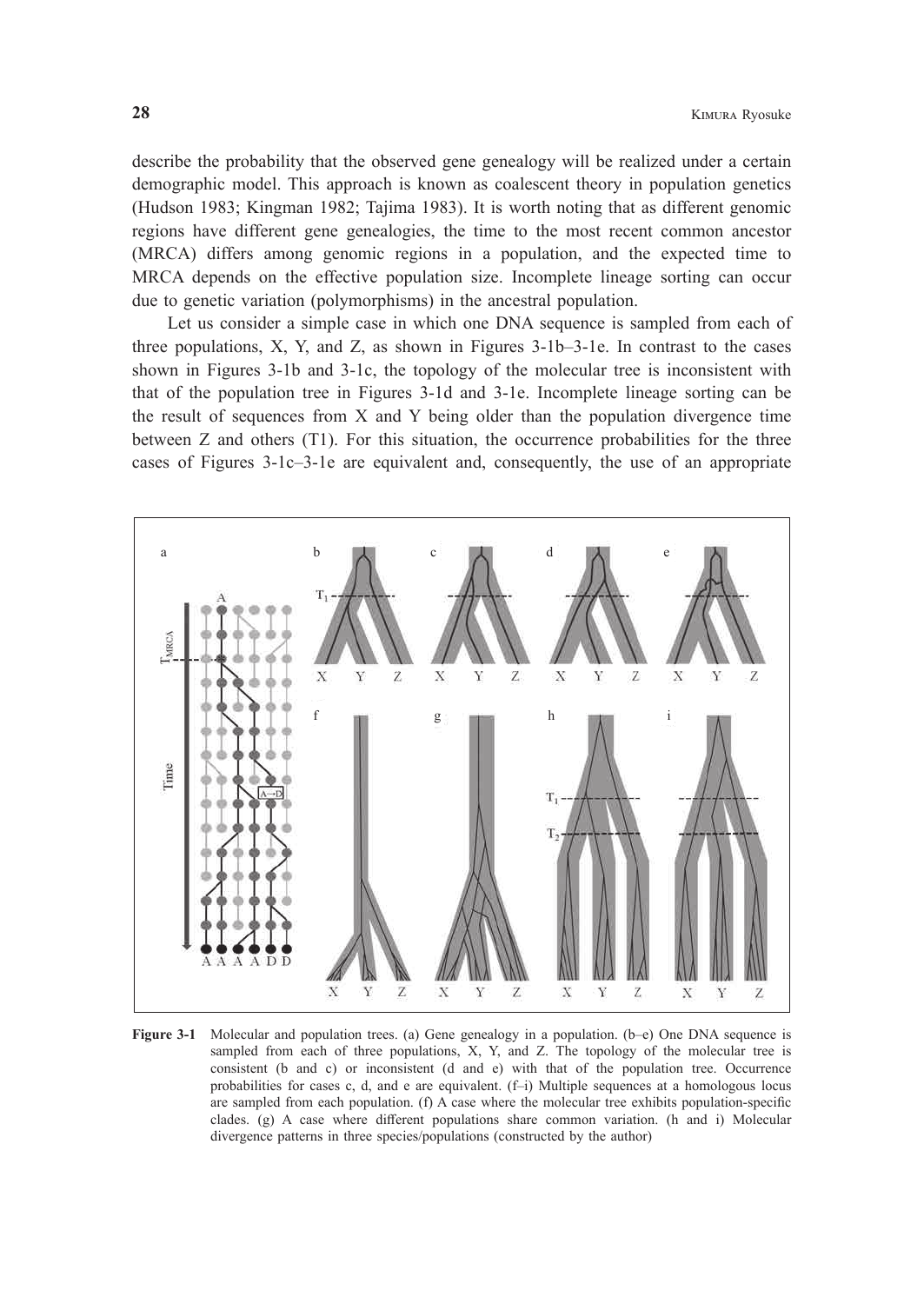distance-based method and merging the data from a number of loci provides the reconstruction of an accurate population tree from molecular data, even with incomplete lineage sorting.

Next, we will consider the case of sampling multiple sequences at a homologous locus from each population. If the time to the MRCA in a particular population is more recent than the population divergence, the molecular tree clades will be populationspecific (Figure 3-1f). In contrast, population divergence that is more recent than the time to the MRCA means that different populations will share the same variation (Figure 3-1g). In this case, it is possible that a sequence in a population will be more distant to another sequence from the same population than to a sequence from another population. Figures 3-1h and 3-1i show the molecular and species divergence patterns observed for humans, chimpanzees, and gorillas (Gibbs and Rogers 2012; Scally et al. 2012). Although the molecular tree shows population-specific clades, incomplete lineage sorting can occur. This phenomenon is due to the interval between species divergences (T1 and T2) being shorter than the molecular divergence time in the ancestral population of X and Y.

In summary, incomplete lineage sorting can be observed for polymorphic characters in the common ancestral population and for multiple divergences of the populations occurring within a short timeframe. In fields other than evolutionary genetics, such as linguistics, researchers may encounter cases in which different trees are produced for the examination of different characters (i.e., words in linguistics). These cases may be evidence not for the transfer of characters from one population to another (i.e., word borrowing) but for incomplete lineage sorting, if some of the characters used to produce the trees can be assumed to show a polymorphic state in the ancestral population. Although there are some differences between genes and words, as in how they are transmitted, incomplete lineage sorting must also be taken into account in linguistic studies.

#### **3.4. Phylogenetic Networks Representing Hybrid Populations**

One of the most critical problems for producing phylogenetic trees is that the tree topology can represent only branching patterns. However, making the assumption that evolution is a simple branching process is often unrealistic; evolution is thought to be better represented as a branching-and-joining pattern, or reticulate, process. Recently, in order to describe rETiCuLaTE EVOLuTiON, a number of methods for drawing PHYLOGENETiC *networks* have been proposed. A detailed overview of these methods is provided in a book by Huson *et al*. (2010). In the evolution of organisms, there are several levels of rETiCuLaTE EVENTS: recombination for the molecular level, gene flow and admixture for the population level, and horizontal gene transfer and hybridization for the species level. The methods appropriate for drawing a network are dependent on what level is being examined.

When attention is focused on the phylogenetic relationships among populations, how can reticulate events be detected from among the data of multiple independent characters? As explained in the previous section, one cannot judge the presence of reticulate events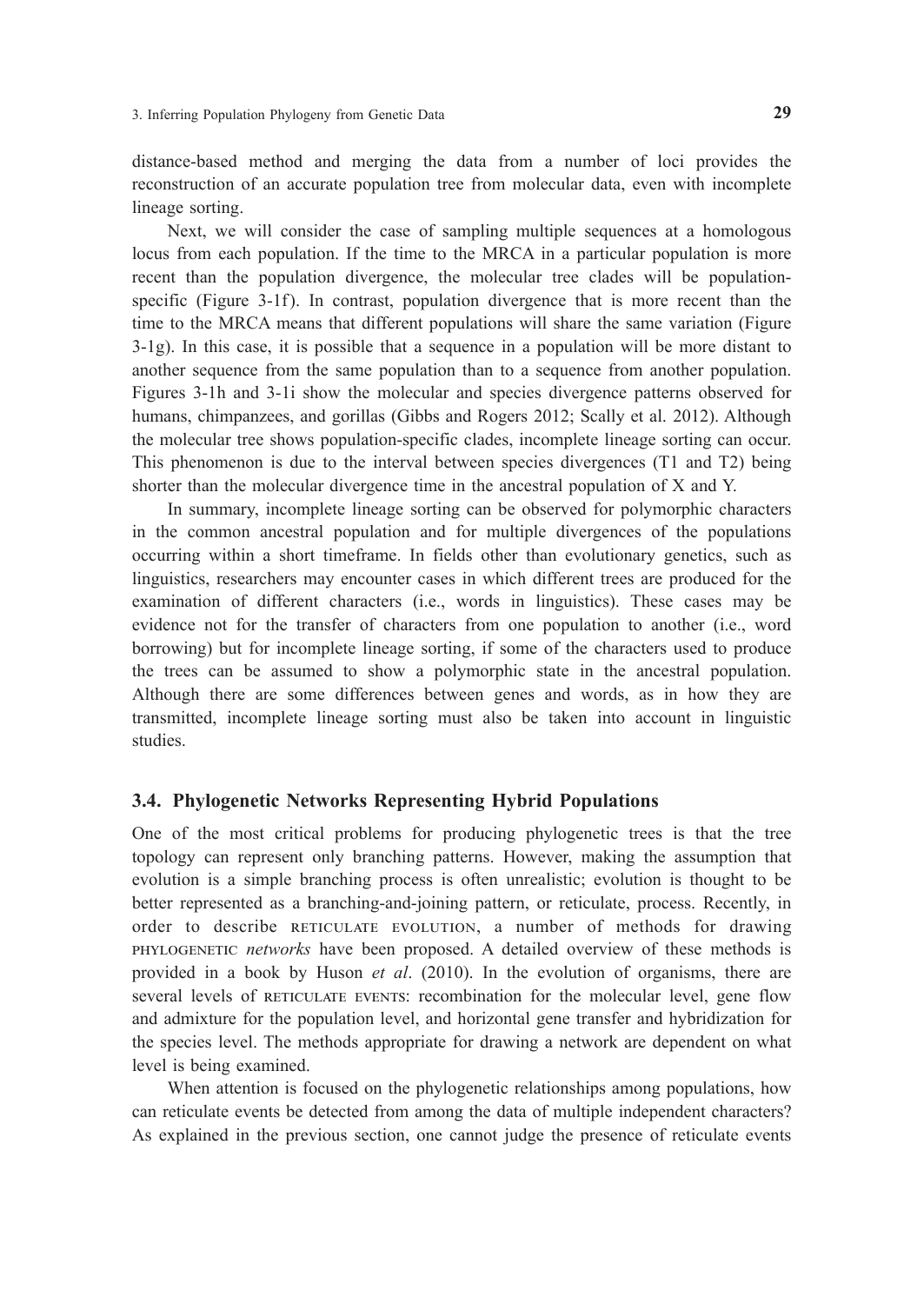only by observing that different characters exhibit different tree topologies because incomplete lineage sorting alone can explain this observation. To show evidence of a reticulate event, one needs to detect an incompatibility among pairwise distances between populations WiTH THE aSSumPTiON OF ONLY a SimPLE BraNCHiNG PrOCESS.

Figure 3-2 shows the results of a previous simulation study (Kimura 2013) in which phylogenetic trees and networks for different demographic models were reconstructed using the NJ method and the neighbor-net (NN) methods (Bryant and Moulton 2004), respectively, using the distance matrix. In a model lacking any reticulate events (Model S; Figure 3-2a), the phylogenetic tree well represents the original model (Figure 3-2d), and the network assumes a shape similar to that of the NJ tree, without any reticulate



**Figure 3-2** Phylogenetic trees and networks drawn from simulated demographic histories (Kimura 2013). Nine populations and two out-groups were included in the simulations. (a) Serial splits model (S): in-group populations split off one-by-one in a temporal series. (b) Migration model (M): a population splits into nine populations simultaneously, and continuous gene flows occur at migration rate m between neighboring populations as in a one-dimensional stepping-stone model. (c) Admixture model (A): a population had split, and the two resulting populations (P1 and P9) were separated for a time; each of seven other populations was then generated by a distant single event of population admixture with different proportions of the two parental populations (7:1, 6:2, 5:3, 4:4, 3:5, 2:6, 1:7). (d–f) Neighbor-joining trees for the models S (d), M (e), and A (f). (g–i) Neighbor-net networks for the models  $S$  (g),  $M$  (h), and  $A$  (i) (constructed by the author)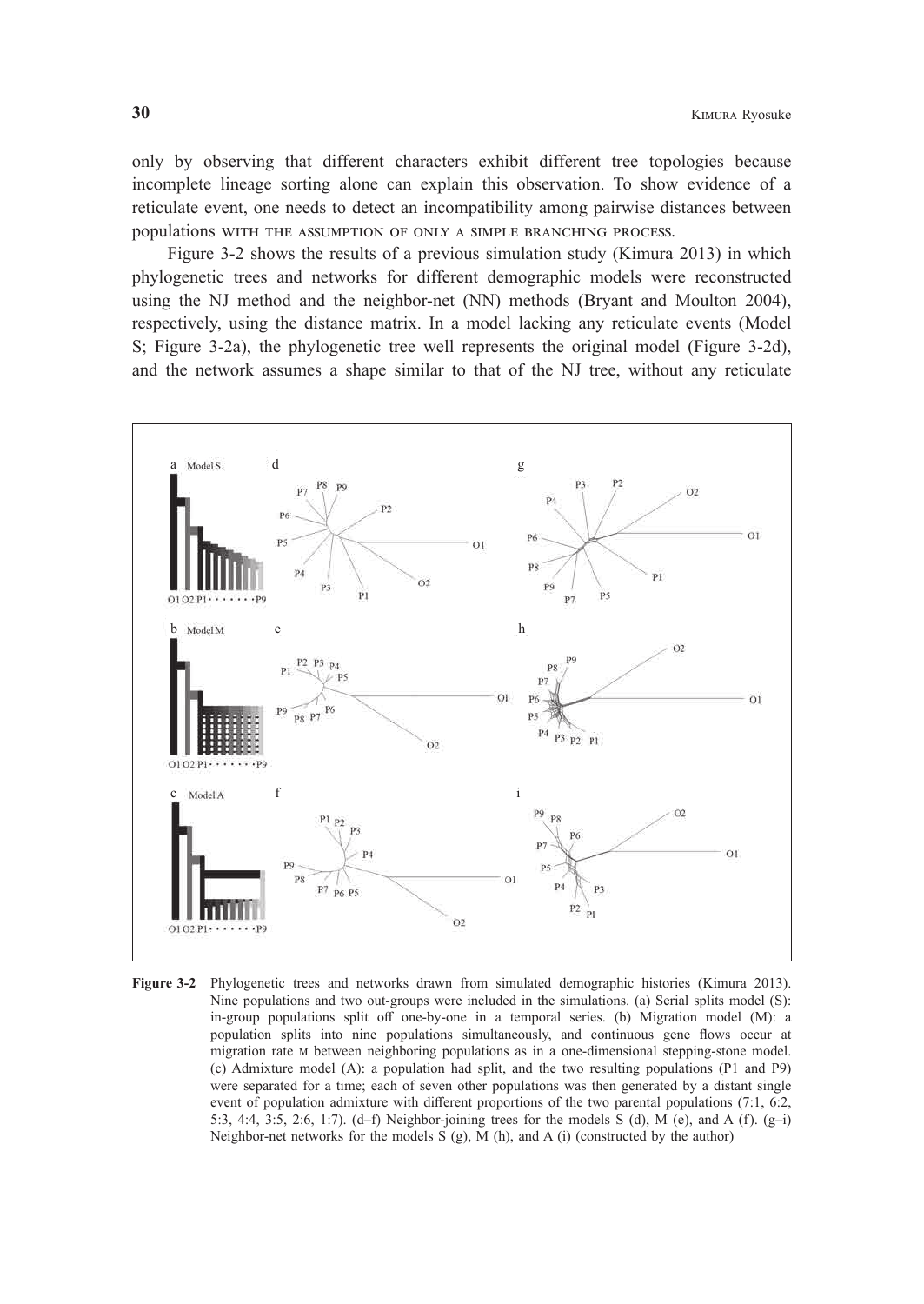structures (Figure 3-2g). In contrast, in a model with gene flows between populations (Model M; Figure 3-2b) and a model with population admixtures (Model A; Figure 3-2c), the networks with reticulation structures are reconstructed (Figures 3-2h and 3-2i), while the trees are distorted because of the discrepancies among the pairwise distances between populations (Figures 3-2e and 3-2f ). When a tree analysis is applied to populations that have a history of admixture, caution regarding the distortion of the tree is warranted, such that the most mixed population is prone to earlier branching out from the clusters. Some previous studies employing phylogenetic tree analysis may have been misleading for this reason.

In an example of the analysis of real data (Figure 3-3), single nucleotide polymorphism (SNP) data of Indonesian and Melanesian populations from The HUGO Pan-Asian SNP Consortium (2009) were reanalyzed using an African population, the Yoruba, as an outgroup. The reconstructed NJ tree (Figure 3-3a) and NN network (Figure 3-3b), showing patterns similar to the tree in Figure 3-2f and the network in Figure 3-2i, indicated that the populations in the Lesser Sunda Islands (Alorese, Lembata, Lamaholot, Manggarai, and Kambera) are likely to have been formed by admixtures in the past between two different populations, known as Austronesians and non-Austronesians. Caution is needed in that, if only the tree is shown, different and incorrect interpretations may be made.



**Figure 3-3** Phylogenetic analysis of SNP data of Indonesian and Melanesian populations. Data were extracted from The HUGO Pan-Asian SNP Consortium (2009) and reanalyzed using Yoruba (YRI) as an out-group. (a) Neighbor-joining tree. (b) Neighbor-net network. AX-ME, Melanesian; ID-AL, Alorese; ID-LE, Lembata; ID-LA, Lamaholot; ID-SO and ID-RA, Manggarai; ID-SB, Kambera; ID-MT, Mentawai; ID-TR, Toraja; ID-ML, Malay; ID-KR, Batak Karo; ID-TB, Batak; ID-DY, Dayak; ID-JA and ID-JV, Javanese; ID-SU, Sundanese (constructed by the author)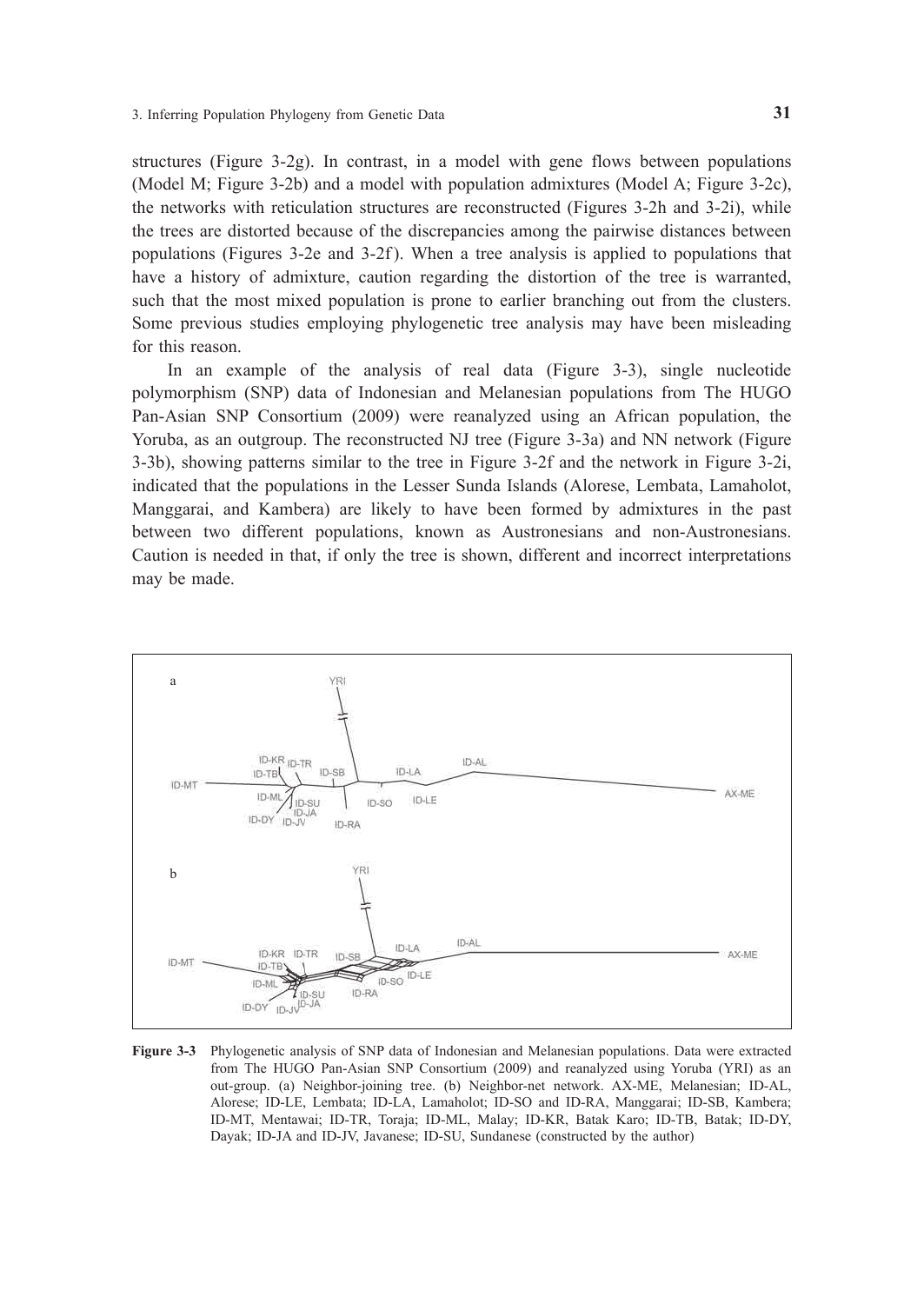#### **3.5. Model-based Inference of Population Demographic History**

If one assumes simple demographic histories of populations without reticulate events and with only a few unknown demographic parameters, the real population topology and parameters can be estimated using a relatively small data set and with relatively simple processes. However, under the assumption of much more complex histories with respect to reticulate events and variations in population size, large data sets including a number of genomic regions are required, and even then, it is difficult to analytically reconstruct the population topology. For example, it would be hard to precisely reconstruct the original demographic models in Figures 3-2b and 3-2c only from the networks shown in Figures 3-2h and 3-2i. Although network analysis can detect the presence of reticulate events, the network does not provide details of reticulation events, e.g., how many and direction of the migration events, proportions of admixture, and identification of parental populations (the real parental populations often remain unexamined). To reconstruct a complex demographic history, therefore, population geneticists use mODEL-BaSED aPPrOaCHES, in which a small number of likely population topologies must be specified in advance and, among them, the best-fitting demographic model and parameters are estimated.

In recent years, a great deal of effort has been put toward developing statistical approaches that use genomic data to estimate demographic parameters in complex demographic models, including migration. *Moment-based methods*, which use only means and variances of divergences in allele frequencies, are computationally feasible, but these have only relatively low statistical power and limited application (Lipson et al*.* 2013; Patterson et al*.* 2012; Pickrell and Pritchard 2012; Reich et al. 2009). *Likelihood-based methods* are a widely-applied approach that aims to compute the likelihood, i.e., the probability of generating the observed data over multiple genomic regions under a given model and set of parameters (Beerli and Felsenstein 2001; Hey and Nielsen 2004; Hey 2005; Nielsen and Wakeley 2001; Nielsen and Beaumont 2009; Stephens and Donnelly 2000). Although it is ideal to compute the likelihood of a demographic model using all observed gene genealogies, it is not easy to apply such "full-likelihood" approaches for reconstructing complex histories. Since the likelihood cannot be derived analytically in most demographic models, the computation of likelihood relies on simulations that explore highly dimensional parameter space. However, this strategy is computationally inefficient and, thus, expensive because the probability of exactly realizing each gene genealogy under a given model is very small. To overcome this problem, much focus has recently been placed on aPPrOXimaTE BaYESiaN COmPuTaTiON (ABC) *methods*, which use summary statistics instead of gene genealogies to find the parameter values that generate data sets with high similarity to the observed data sets (Balding and Nichols 1997; Beaumont et al. 2002; Beaumont 2010; Chikhi et al. 2001; Marjoram et al. 2003; Nielsen and Beaumont 2009; Wang 2003).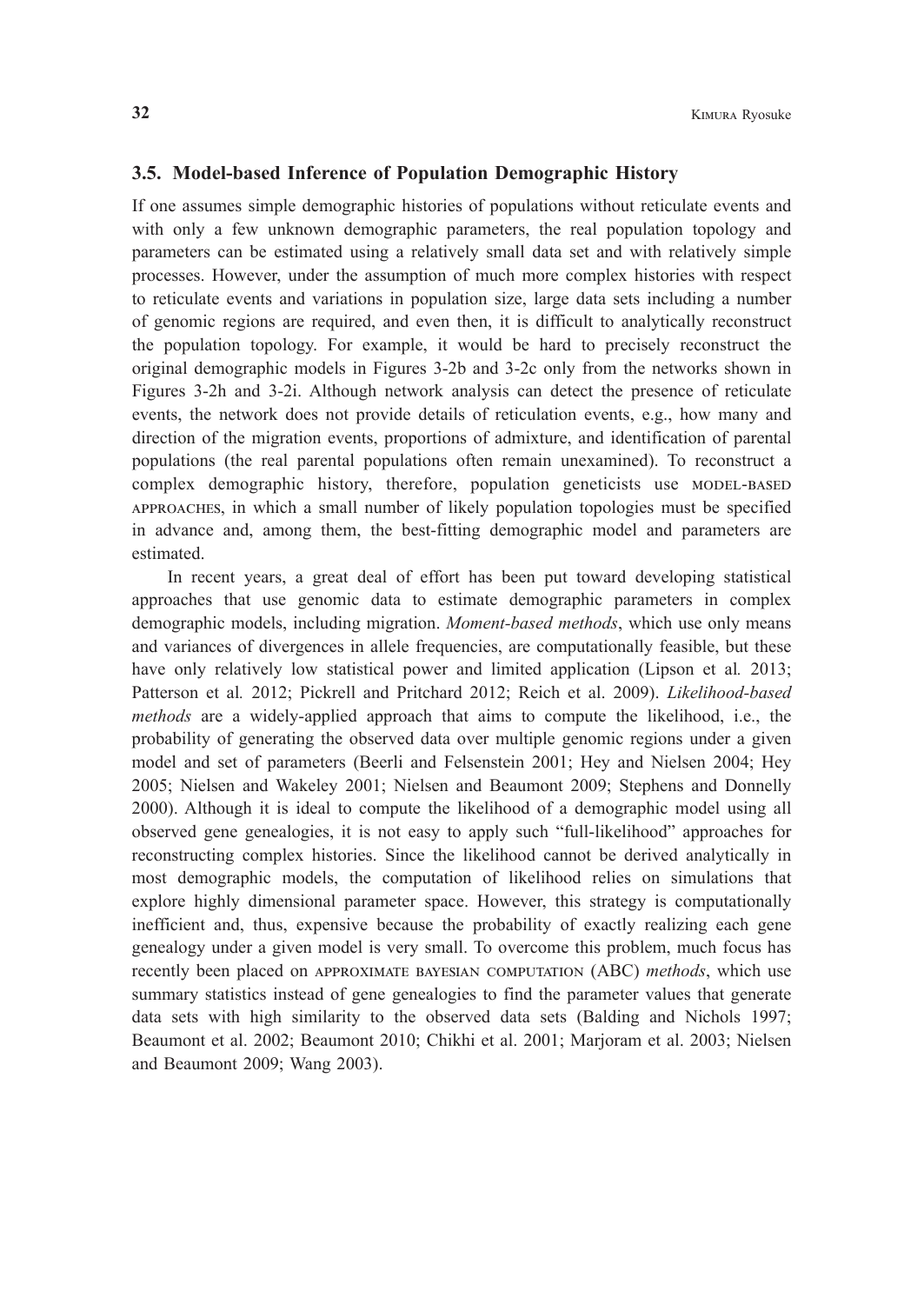#### **3.6. Conclusion**

The population tree is not identical to trees based on characters. When the relationships among populations are estimated from their characters, researchers need statistical and probabilistic methods and must be careful of the presence of incomplete lineage sorting and reticulate events. Phylogenetic networks should be used in place of trees to elucidate relationships among populations because a history without reticulate events is unrealistic in many cases. Model-based approaches must be used to select the best-fitting model and to estimate parameters for populations having complex demographic history. Furthermore, the population history is sometimes too complicated to be represented as a simple diagram. Therefore, using phylogenetic analysis in combination with other statistical methods, such as the principle component analysis (Patterson et al. 2006; Price et al. 2006) and clustering analysis (Alexander et al. 2009; Pritchard et al. 2000; Tang et al. 2005), will be more effective for elucidating population history. Remarkable advances have been made in the previous two decades in statistical methods to efficiently and accurately infer the demographic history of and relationships among human populations from genomic variation. These methods may contribute to other fields of science, including linguistics.

#### **References**

Alexander, D. H., J. Novembre, and K. Lange

- 2009 Fast Model-based Estimation of Ancestry in Unrelated Individuals. *Genome Research* 19(9): 1655–1664.
- Balding, D. J. and R. A. Nichols
	- 1997 Significant Genetic Correlations among Caucasians at Forensic DNA Loci. *Heredity* 78(6): 583–589.

Beaumont, M. A., W. Zhang, and D. J. Balding

 2002 Approximate Bayesian Computation in Population Genetics. *Genetics* 162(4): 2025– 2035.

Beaumont, M. A.

 2010 Approximate Bayesian Computation in Evolution and Ecology. *Annual Review of Ecology, Evolution and Systematics* 41: 379–406.

Beerli, P. and J. Felsenstein

 2001 Maximum Likelihood Estimation of a Migration Matrix and Effective Population Sizes in N Subpopulations by Using a Coalescent Approach. *Proceeding of the National Academy of Sciences USA* 98: 4563–4568.

Bryant, D. and V. Moulton

 2004 Neighbor-Net: An Agglomerative Method for the Construction of Phylogenetic Networks. *Molecular Biology and Evolution* 21: 255–265.

Bulmer, M.

 1991 Use of the Method of Generalized Least Squares in Reconstructing Phylogenies From Sequence Data. *Molecular Biology and Evolution* 8: 868–883.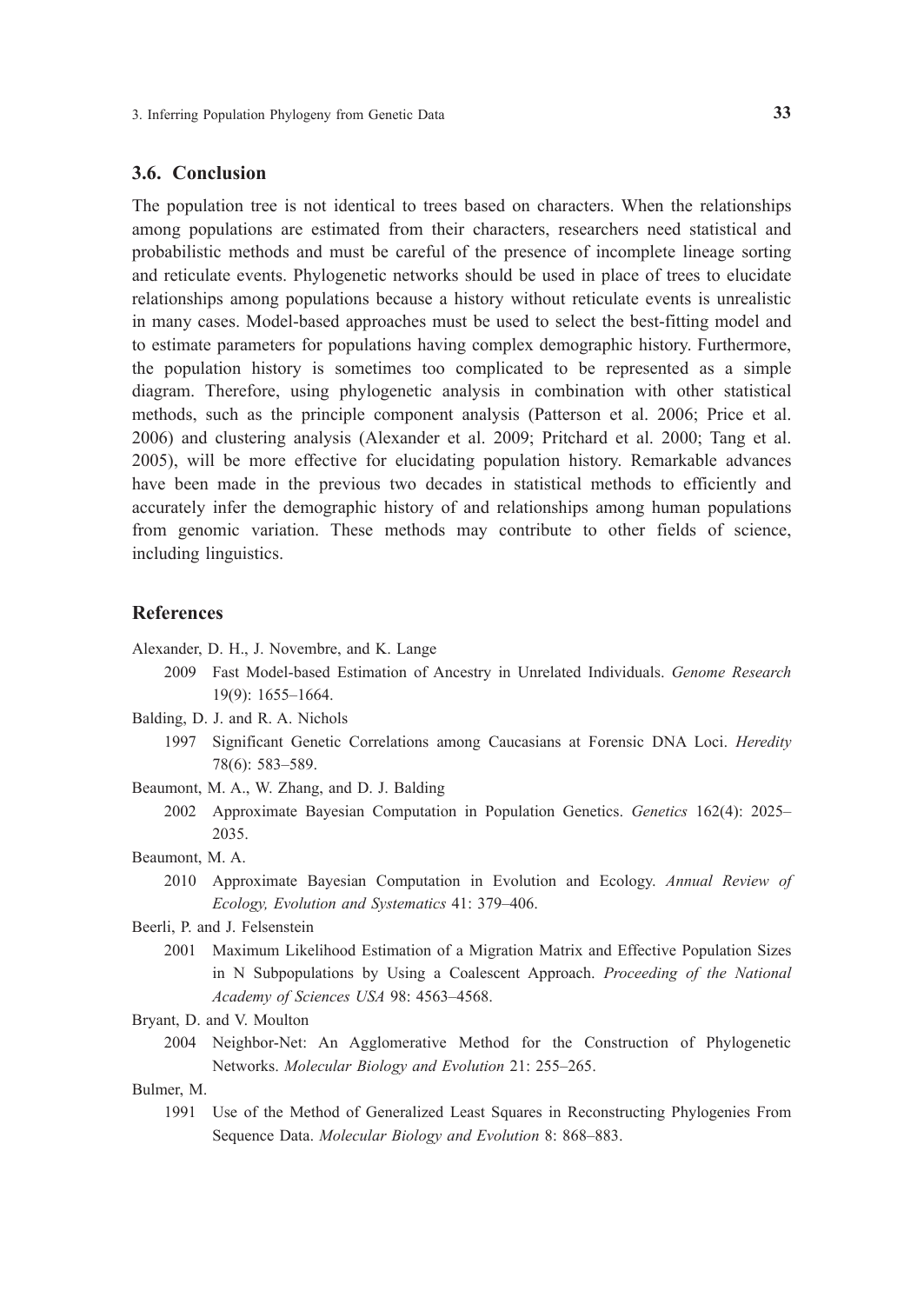- Cavalli-Sforza, L. L. and A. W. Edwards
	- 1967 Phylogenetic Analysis. Models and Estimation Procedures. *American Journal of Human Genetics* 19(3): 233–257.
- Chikhi, L., M. W. Bruford, and M. A. Beaumont
	- 2001 Estimation of Admixture Proportions: A Likelihood-based Approach Using Markov Chain Monte Carlo. *Genetics* 158(3): 1347–1362.
- Edwards, A. W. and L. Cavalli-Sforza
	- 1963 The Reconstuction of Evolution. *Heredity* 18: 553.

#### Felsenstein, J.

- 1981 Evolutionary Trees from DNA Sequences: A Maximum Likelihood Approach. *Journal of Molecular Evolution* 17(6): 368–376.
- 2004 *Inferring Phylogenies*. Sunderland, MA: Sinauer Associates.
- Fitch, W. M. and E. Margoliash
	- 1967 Construction of Phylogenetic Trees. *Science* 155(3760): 279–284.
- Gibbs, R. A. and J. Rogers
	- 2012 Genomics: Gorilla Gorilla Gorilla. *Nature* 483: 164–165.
- Hendy, M. D. and D. Penny
	- 1982 Branch and Bound Algorithms to Determine Minimal Evolutionary Trees. *Mathematical Biosciences* 59(2): 277–290.

#### Henning, W.

1966 *Phylogenetic Systematics*. Urbana, IL: University of Illinois Press.

Hey, J.

- 2005 On the Number of New World Founders: A Population Genetic Portrait of the Peopling of the Americas. *PLoS Biology* 3(6): e193.
- Hey, J. and R. Nielsen
	- 2004 Multilocus Methods for Estimating Population Sizes, Migration Rates and Divergence Time, with Applications to the Divergence of Drosophila Pseudoobscura and D. Persimilis. *Genetics* 167(2): 747–760.
- Hudson, R. R.
	- 1983 Testing the Constant-rate Neutral Allele Model with Protein Sequence Data. *Evolution* 37(1): 203–217.
- Huelsenbeck, J. P., F. Ronquist, R. Nielsen, and J. P. Bollback
	- 2001 Bayesian Inference of Phylogeny and Its Impact on Evolutionary Biology. *Science* 294(5550): 2310–2314.

Huson, D. H., R. Rupp, and C. Scornavacca

 2010 *Phylogenetic Networks: Concepts, Algorithms and Applications*. Cambridge: Cambridge University Press.

#### Kimura, R.

 2013 Interpretations of Practical Population Genetics: Analyses of Genome-wide SNP Data on Human Demography. In T. Akazawa, N. Ogihara, H. C. Tanabe, and H. Terashima (eds.) *Dynamics of Learning in Neanderthals and Modern Humans: Cognitive and Physical Perspectives*, vol. 2, pp. 105–117. Tokyo: Springer.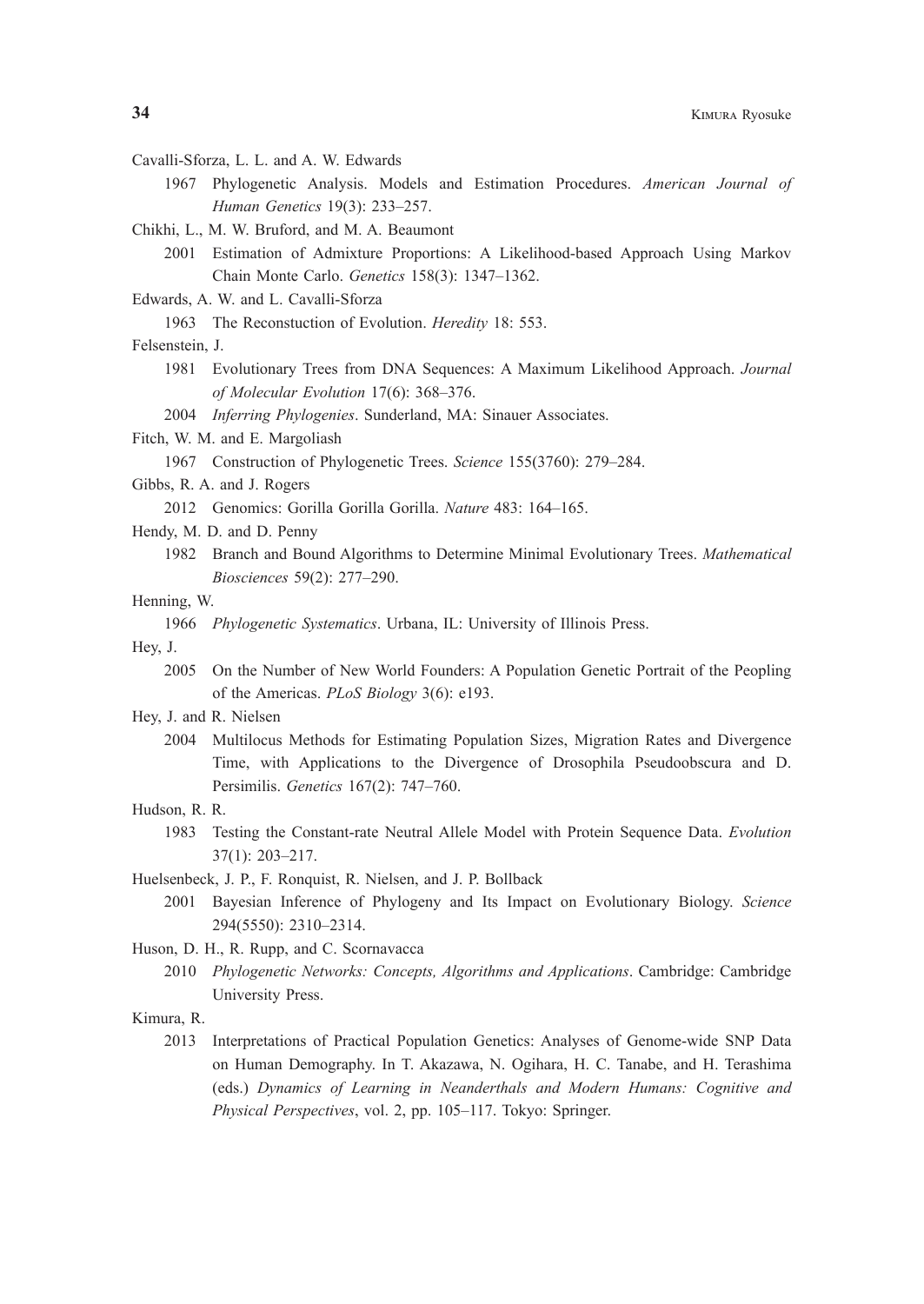3. Inferring Population Phylogeny from Genetic Data **35**

- Kingman, J. F. C.
	- 1982 On the Genealogy of Large Populations. *Journal of Applied Probability* 19A: 27–43.
- Kumar, S., K. Tamura, and M. Nei
	- 1994 MEGA: Molecular Evolutionary Genetics Analysis Software for Microcomputers. *Computer Applications in the Biosciences* 10(2): 189–191.
- Lipson, M., P. R. Loh, A. Levin, D. Reich, N. Patterson, and B. Berger
	- 2013 Efficient Moment-Based Inference of Admixture Parameters and Sources of Gene Flow. *Molecular Biology and Evolution* 30(8): 1788–1802.
- Maddison, W. P. and D. R. Maddison
	- 1992 *MacClade: Analysis of Phylogeny and Caracter Evolution*. Sunderland, MA: Sinauer Associates.
- Maddison, W. P.
	- 1997 Gene Trees in Species Trees. *Systematic Biology* 46(3): 523–536.
- Maddison, W. P. and L. L. Knowles
	- 2006 Inferring Phylogeny Despite Incomplete Lineage Sorting. *Systematic Biology* 55(1): 21–30.
- Marjoram, P., J. Molitor, V. Plagnol, and S. Tavare
	- 2003 Markov Chain Monte Carlo without Likelihoods. *Proceedings of the National Academy of Sciences USA* 100(26): 15324–15328.
- Nei, M. and S. Kumar

2000 *Molecular Evolution and Phylogenetics*. New York: Oxford University Press.

- Nielsen, R. and J. Wakeley
	- 2001 Distinguishing Migration from Isolation: A Markov Chain Monte Carlo Approach. *Genetics* 158(2): 885–896.
- Nielsen, R. and M. A. Beaumont
	- 2009 Statistical Inferences in Phylogeography. *Molecular Ecology* 18: 1034–1047.
- Pamilo, P. and M. Nei
	- 1988 Relationships Between Gene Trees and Species Trees. *Molecular Biology and Evolution*  5(5): 568–583.
- Patterson, N., A. L. Price, and D. Reich
	- 2006 Population Structure and Eigenanalysis. *PLoS Genetics* 2(12): e190.
- Patterson, N., P. Moorjani, Y. Luo, S. Mallick, N. Rohland, Y. Zhan, T. Genschoreck, T. Webster, and D. Reich
	- 2012 Ancient Admixture in Human History. *Genetics* 192(3): 1065–1093.
- Pickrell, J. K. and J. K. Pritchard
- 2012 Inference of Population Splits and Mixtures from Genome-wide Allele Frequency Data. *PLoS Genetics* 8(11): e1002967.
- Price, A. L., N. J. Patterson, R. M. Plenge, M. E. Weinblatt, N. A. Shadick, and D. Reich
	- 2006 Principal Components Analysis Corrects for Stratification in Genome-wide Association Studies. *Nature Genetics* 38(8): 904–909.
- Pritchard, J. K., M. Stephens, and P. Donnelly
	- 2000 Inference of Population Structure Using Multilocus Genotype Data. *Genetics* 155(2): 945–959.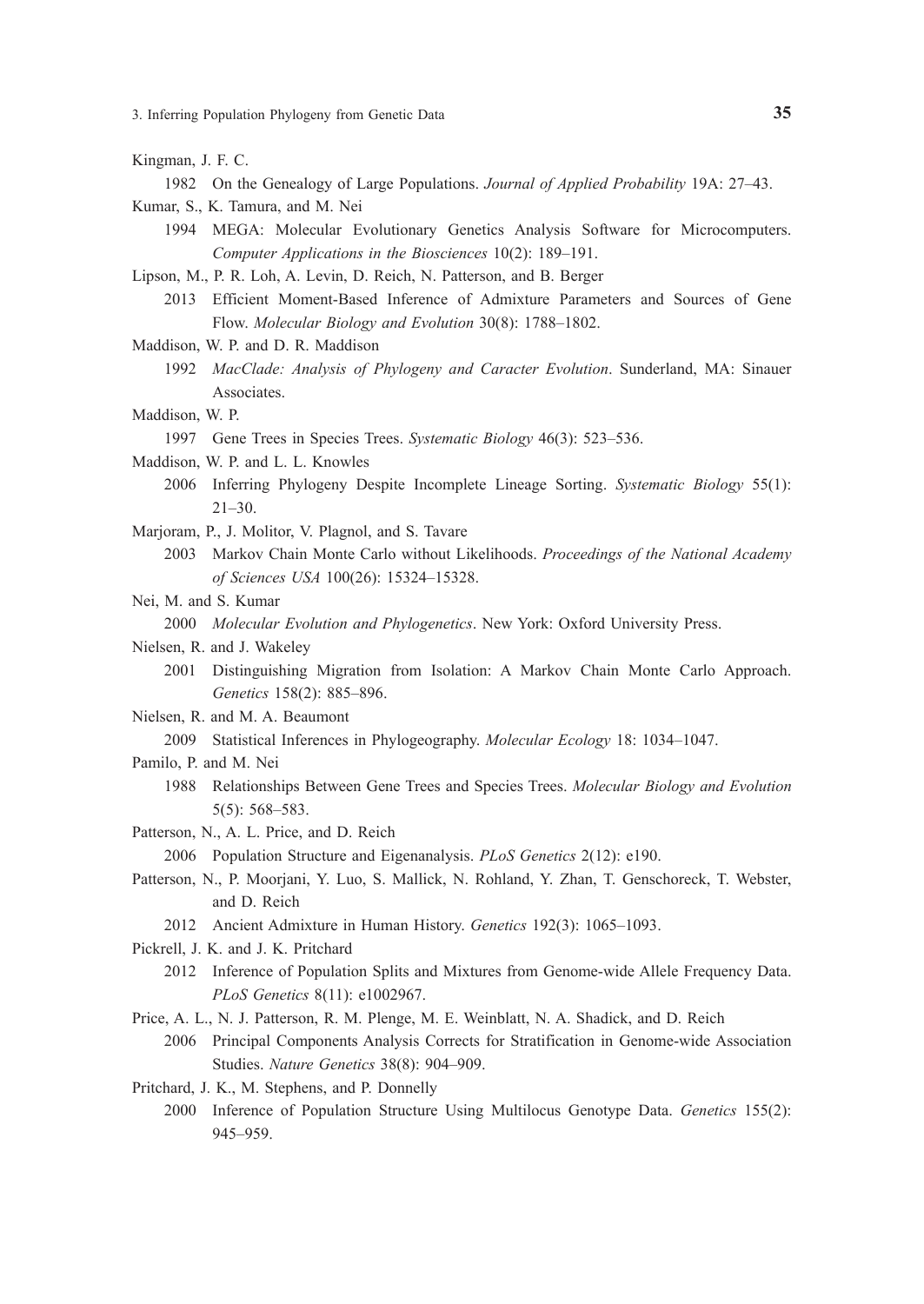- Rannala, B. and Z. Yang
	- 1996 Probability Distribution of Molecular Evolutionary Trees: A New Method of Phylogenetic Inference. *Journal of Molecular Evolution* 43(3): 304–311.
- Reich, D., K. Thangaraj, N. Patterson, A. L. Price, and L. Singh
	- 2009 Reconstructing Indian Population History. *Nature* 461: 489–494.

Rosenberg, N. A.

- 2002 The Probability of Topological Concordance of Gene Trees and Species Trees. *Theoretical Population Biology* 61(2): 225–247.
- Rzhetsky, A. and M. Nei
	- 1993 Theoretical Foundation of the Minimum-evolution Method of Phylogenetic Inference. *Molecular Biology and Evolution* 10(5): 1073–1095.
- Saitou, N. and M. Nei
	- 1987 The Neighbor-joining Method: A New Method for Reconstructing Phylogenetic Trees. *Molecular Biology and Evolution* 4(4): 406–425.

Scally, A., J. Y. Dutheil, L. W. Hillier, G. E. Jordan, I. Goodhead, J. Herrero, A. Hobolth, T. Lappalainen, T. Mailund, T. Marques-Bonet, S. McCarthy, S. H. Montgomery, P. C. Schwalie, Y. A. Tang, M. C. Ward, Y. Xue, B. Yngvadottir, C. Alkan, L. N. Andersen, Q. Ayub, E. V. Ball, K. Beal, B. J. Bradley, Y. Chen, C. M. Clee, S. Fitzgerald, T. A. Graves, Y. Gu, P. Heath, A. Heger, E. Karakoc, A. Kolb-Kokocinski, G. K. Laird, G. Lunter, S. Meader, M. Mort, J. C. Mullikin, K. Munch, T. D. O'Conner, A. D. Phillips, J. Prado-Martinez, A. S. Rogers, S. Sajjadian, D. Schmidt, K. Shaw, J. T. Simpson, P. D. Stenson, D. J. Turner, L. Vigilant, A. J. Vilella, W. Whitener, B. Zhu, D. N. Cooper, P. de Jong, E. T. Dermitzakis, E. E. Eichler, P. Flicek, N. Goldman, N. I. Mundy, Z. Ning, D. T. Odom, C. P. Ponting, M. A. Quail, O. A. Ryder, S. M. Searle, W. C. Warren, R. K. Wilson, M. H. Schierup, J. Rogers, C. Tyler-Smith, and R. Durbin

- 2012 Insights into Hominid Evolution from the Gorilla Genome Sequence. *Nature* 483: 169–175.
- Sneath, P. H. A. and R. R. Sokal
	- 1973 *Numerical Taxonomy*. San Francisco: Freeman.
- Stephens, M. and P. Donnelly
	- 2000 Inference in Molecular Population Genetics. *Journal of the Royal Statistical Society B* 62: 605–635.

#### Swofford, D.L.

 1998 *PAUP\*: Phylogenetic Analysis Using Parsimony (and Other Methods)*. Sunderland, MA: Sinauer Associates.

#### Tajima, F.

 1983 Evolutionary Relationship of DNA Sequences in Finite Populations. *Genetics* 105(2): 437–460.

#### Takahata, N.

- 1989 Gene Genealogy in Three Related Populations: Consistency Probability between Gene and Population Trees. *Genetics* 122(4): 957–966.
- Tang, H., J. Peng, P. Wang, and N. J. Risch
	- 2005 Estimation of Individual Admixture: Analytical and Study Design Considerations. *Genetic Epidemiology* 28(4): 289–301.